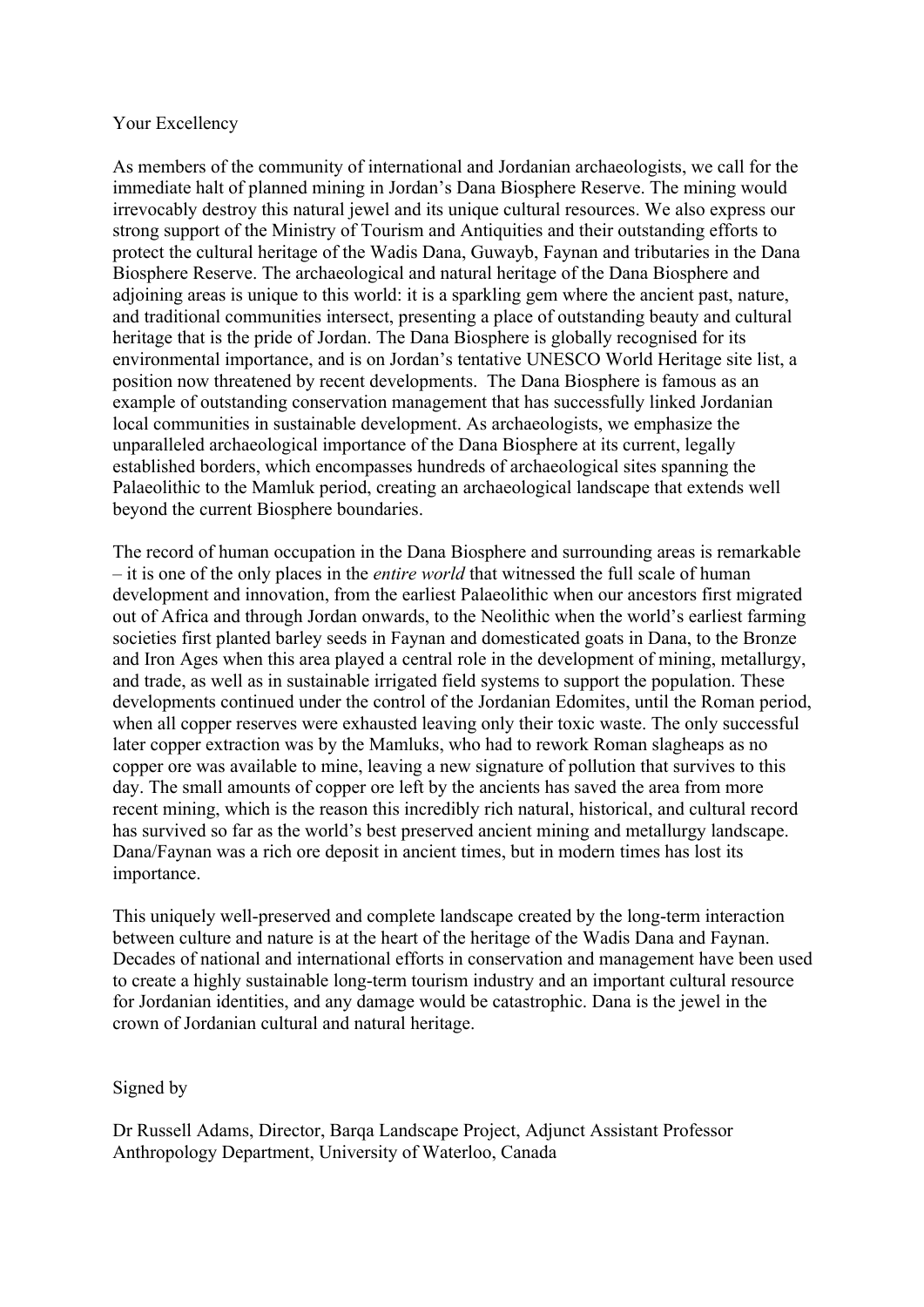Prof. Graeme Barker CBE FBA FSA FRGS, Disney Professor of Archaeology Emeritus and Senior Fellow, McDonald Institute for Archaeological Research, University of Cambridge, Downing Street, Cambridge CB2 3ER

Dr Robert Bewley Chair, CBRL and Director of the Aerial Archaeology in Jordan Project.

Dr Paul Burtenshaw, Independent Cultural Heritage Consultant

Dr Alexis Dolphin, Assistant Professor & Director of the Ancient and Contemporary Environmental Bioindicators Laboratory (ACEBioLab), Department of Anthropology, University of Waterloo, Canada

Dr Sarah Elliott, British Academy Postdoctoral Research Fellow, Bournemouth University/ CBRL - Council for British Research in the Levant

Dr Bill Finlayson OBE, Director, Endangered Archaeology of the Middle East and North Africa (EAMENA) Project, School of Archaeology, University of Oxford

Dr Pascal Flohr, Post-Doctoral Researcher, ROOTS Excellence Cluster & Institute for Prehistoric and Protohistoric Archaeology, Christian-Albrechts-Universität zu Kiel

Dr Phil Freeman, Senior Lecturer, Roman Archaeology, Archaeology, Classics & Egyptology, University of Liverpool.

Prof. John Grattan, Professor, Department of Geography and Earth Sciences, Aberystwyth University

Prof. Dr. Andreas Hauptmann, Deutsches Bergbau-Museum, Forschungsstelle Archäologie und Materialwissenschaften

Dr Emma Jenkins, Associate Professor in Archaeology, Bournemouth University

Prof. Zeidan Kafafi, Professor Emeritus of Archaeology, Yarmouk University

Prof. Thomas E. Levy, Distinguished Professor, Department of Anthropology, University of California, San Diego USA

Ingolf Löffler, MA, German Mining Museum, Bochum

Prof. Cheryl Makarewicz, Professor for Archaeozoology and Isotope Research, Institute for Prehistoric and Protohistoric Archaeology, Christian-Albrechts-Universität zu Kiel

Prof. David Mattingly, Professor of Roman Archaeology, Dept of Archaeology and Ancient History, University of Leicester

Dr Alison McQuitty, former Director British Institute in Amman

Prof. Steven Mithen FBA, Professor of Early Prehistory, University of Reading